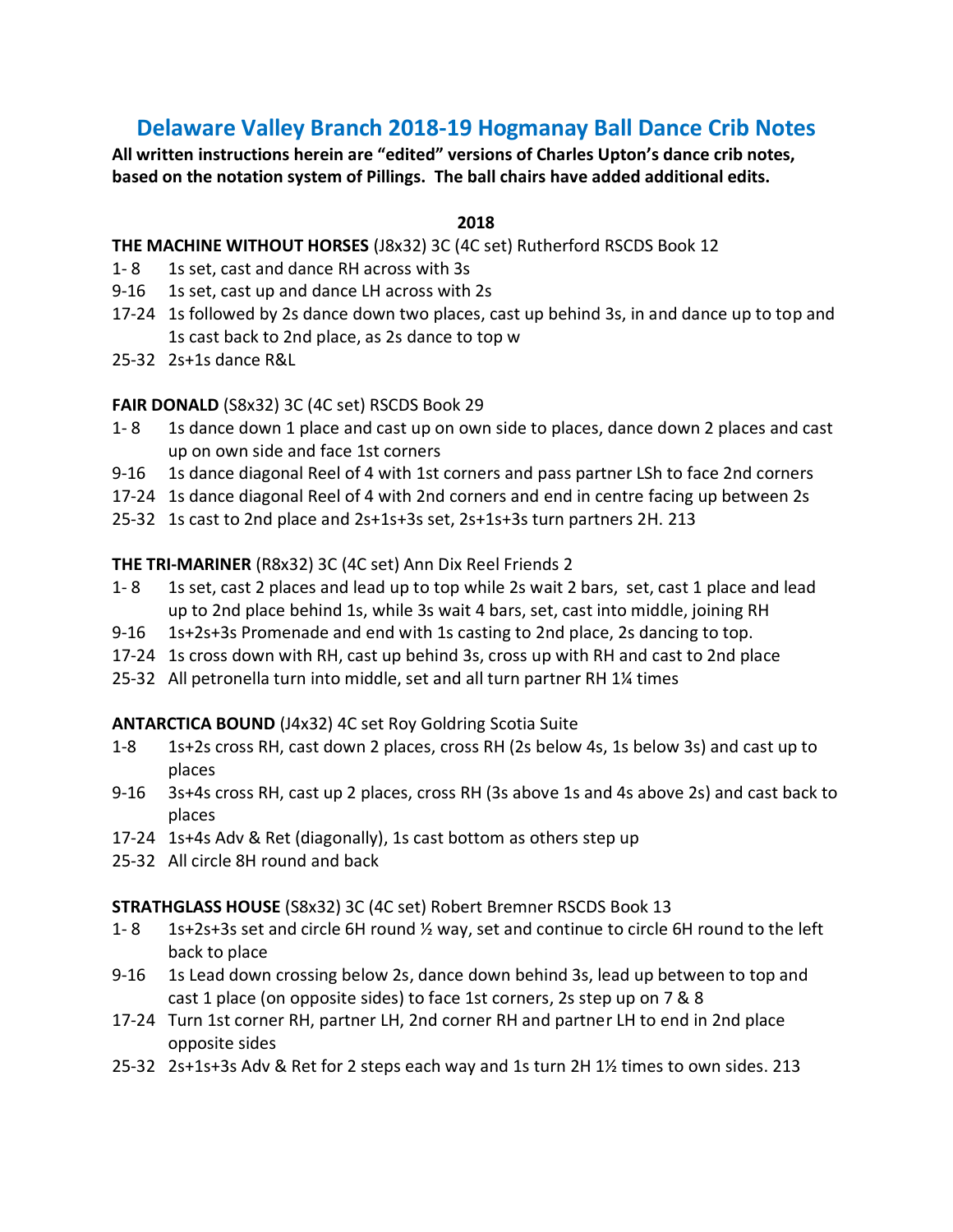**THE ROYAL DEESIDE RAILWAY** (R8x32) 3C (4C set) Ron Arrowsmith RSCDS Book 40

- 1- 8 1s cross down (no hands) below 3s, cast up 1 place opposite sides and dance in to face 2L (2s step up on 3 & 4), 1s+2L dance RH across
- 9-16 1s+2M dance LH across and end 1L (with partner behind her) in centre facing up, 1s dance up and cast 1 place on own sides and face 3M
- 17-24 1s+3M dance RH across, 1s+3L dance LH across and end 1L (with partner behind her) in centre facing down
- 25-32 1s dance down below 3s and cast up on own sides to 2nd place, 2s+1s+3s turn RH

# **MAJOR IAN STEWART** (J8x32) 3C (4C set) John Drewry RSCDS Book 35

- 1- 8 1s+2s  $\frac{1}{2}$  turn partners RH and dance RH across  $\frac{1}{2}$  way, 2s+1s full turn partner RH ending with 2s at top and 1s in 2nd place
- 9-16 2s+1s+3s dance reels of 3 on own sides (1L dances in and up as 1M dances in and down to start) and 1s end facing 1st corners; corners put hooks on reels
- 17-24 1s set to 1st corners then to each other across the dance, set to 2nd corners and Petronella turn to 2nd place own sides
- 25-32 2s+1s+3s circle 6H round to the left for 6 steps, pivot (cross RF over LF and pivot to L) and chase back to places with skip change. 213

# **BRUCE'S MEN** (S3x32) 3C set Roy Goldring Scotia Suite

- 1- 8 1s+2s circle 4H round to left, finish in middle facing down, 2s followed by 1s dance down between 3s and cast (2s to top place and 1s to 2nd place)
- 9-16 1s dance diagonal R&L (1M down, 1L up) (3)1(2))
- 17-24 1s dance  $\frac{1}{2}$  Figs of 8 (1L up round 3s, 1M round 2s), all set and  $\frac{1}{2}$  turn partner RH to allemande hold
- 25-32 3s+1s+2s dance Allemande ending with 1s casting to 3rd place, 3s dancing up

# **THE KISSING BRIDGE** (R8x32) 3C (4C set) Romaine Butterfield RSCDS Book 47

- 1- 8 1s cast and dance behind lines to bottom and turn outwards to cast back to top
- 9-16 1s cross down to dance reels of 3 on opposite sides to end in partner's place
- 17-24 1s lead down middle and cross to own sides (Lady under Man's arm—he dances below her), 1s lead up to top and end facing partner with 2H joined
- 25-32 1s+2s dance Poussette. 213

## **THE WHITE HEATHER JIG** (J4x40) 4C set James B. Cosh 22 SCDs

- 1- 8 1s turn RH and cast to 2nd place, turn 1½ LH to end between 2s facing opposite sides
- 9-16 1s+2s dance reel of 4 across, 1s pass RSh to face 1st corners
- 17-24 1s turn corner, partner, corner, partner, to end between 3s facing opposite sides
- 25-32 1s+3s dance reel of 4 across, 1s end in middle between 3s and 4s , man facing down and woman up
- 33-40 1s turn LH, cast to 4th place on own side and turn RH or birl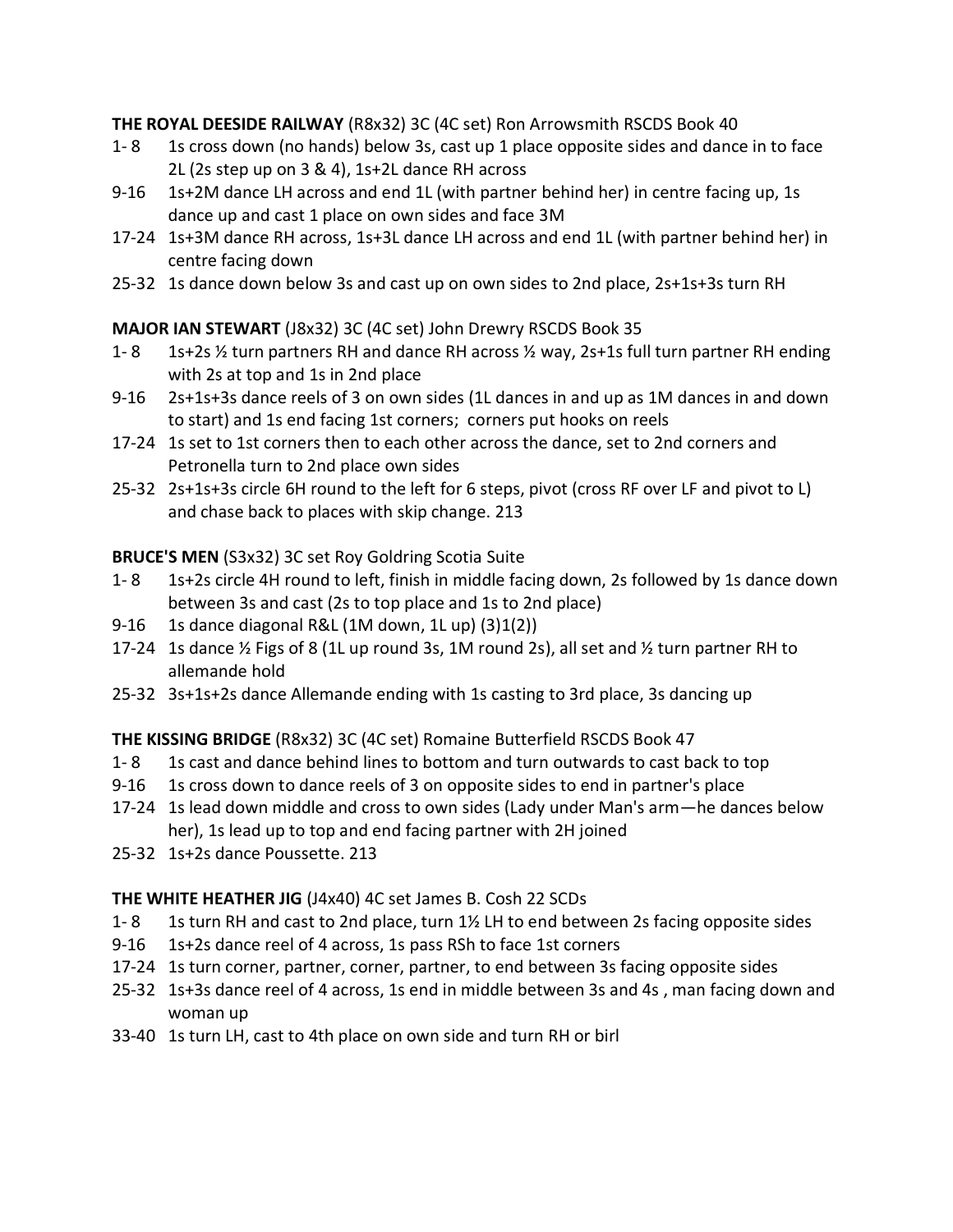**BARBARA'S STRATHSPEY** (S8x32) 3C (4C set) Sue McKinnell RSCDS Book 46

- 1-8 1s Set&Cast 1 place, 1s dance 1/2 Fig of 8 (1M round 2s, 1L round 3s)
- 9-16 2s+1s+3s set and 1s cross passing RSh, 2M+1M also 1L+3L turn RH 1½ times on sides (1M finishes at top, 1L finishes in  $3<sup>rd</sup>$  place—own sides)
- 17-24 1s+2s+3s dance 3 couple Bourrel:-
	- *17-20 1M+3L also 2M+1L set advancing and ¾ turn 2H to line up/down middle then ½ turn single to face own partners as 3M and 2L chase anticlockwise to face them 21-24 All set and turn 2H to own sides. 312*
- 25-32 All chase clockwise ½ way, all ½ turn partners RH and twirl to places. 213

**THE MONTGOMERIES' RANT** (R8x32) 3C (4C set) Castle Menzies RSCDS Book 10

- 1- 8 1s cross RH and cast down to 2nd place, cross LH and 1L casts up while 1M casts down to finish between 2s and 3s, facing partner's side.
- 9-16 1s dance RS reels of 3 across, 1L with 2s and 1M with 3s (1s finish in middle with nearer hands joined, facing 2L)
- 17-24 1s with nearer hands joined (Lady on Man's left) set to 2L and turn inwards to set to 3M, set to 3L and turn inward and set to 2M
- 25-32 2s+1s+3s dance reels of 3 on opposite sides 1s

**BILL CLEMENT MBE** (J8x32) 3C (4C set) John Wilkinson RSCDS Book 47

- 1- 8 1s set and dance down between 3s and cast up to end LH joined with partner facing 1st corners
- 9-16 1s set and turn inwards to face 3rd corners, 1s set to 3rd corners and turn corners LH to end RH joined with partner facing 2nd corners
- 17-24 1s set and turn inwards to face partner's 2nd corner, 1s set to 2nd corners and turn corners RH to end 2nd place own side
- 25-32 2s+1s+3s circle 6H round and back

**THE GARRY STRATHSPEY** (S4x32) 4C set James B. Cosh 22 SCDs

- 1-8 1s+2s and 3s+4s dance ½ R&L, 1s+4s (in centre) dance ½ R&L
- 9-16 2s+4s and 1s+3s (top 2 and bottom 2) circle 4H around to left  $\frac{1}{2}$  way, 2s+3s (middle 2) circle 4H around to right ½ way, 1s dance up to top, 2s, 3s and 4's step down and all face as for Reel of 4 on sides (all are on opposite sides)
- 17-24 All set Highland Schottische and dance ½ Grand Chain, finishing on own sides
- 25-32 All dance RS reel of 4 on sides. 2341

**THE DUKE AND DUCHESS OF EDINBURGH** (R8x40) 3C (4C set)Anderson and Lesslie RSCDS Bk 39

- 1-8 1s+2s+3s Adv&Ret and turn partners 2H (skip change turn)
- 9-16 1s cast, dance down between 3s, cast up behind 3s, dance up between 2s and cast back to 2nd place (give nearer hands where possible) (fast!)
- 17-24 1s dance RH across (Lady with 2s and Man with 3s), pass RSh and dance LH across with other couple to end facing 1st corners
- 25-32 1s turn 1st corner, partner, 2nd corner and partner to own sides 2nd place
- 33-40 2s+1s+3s circle 6H round and back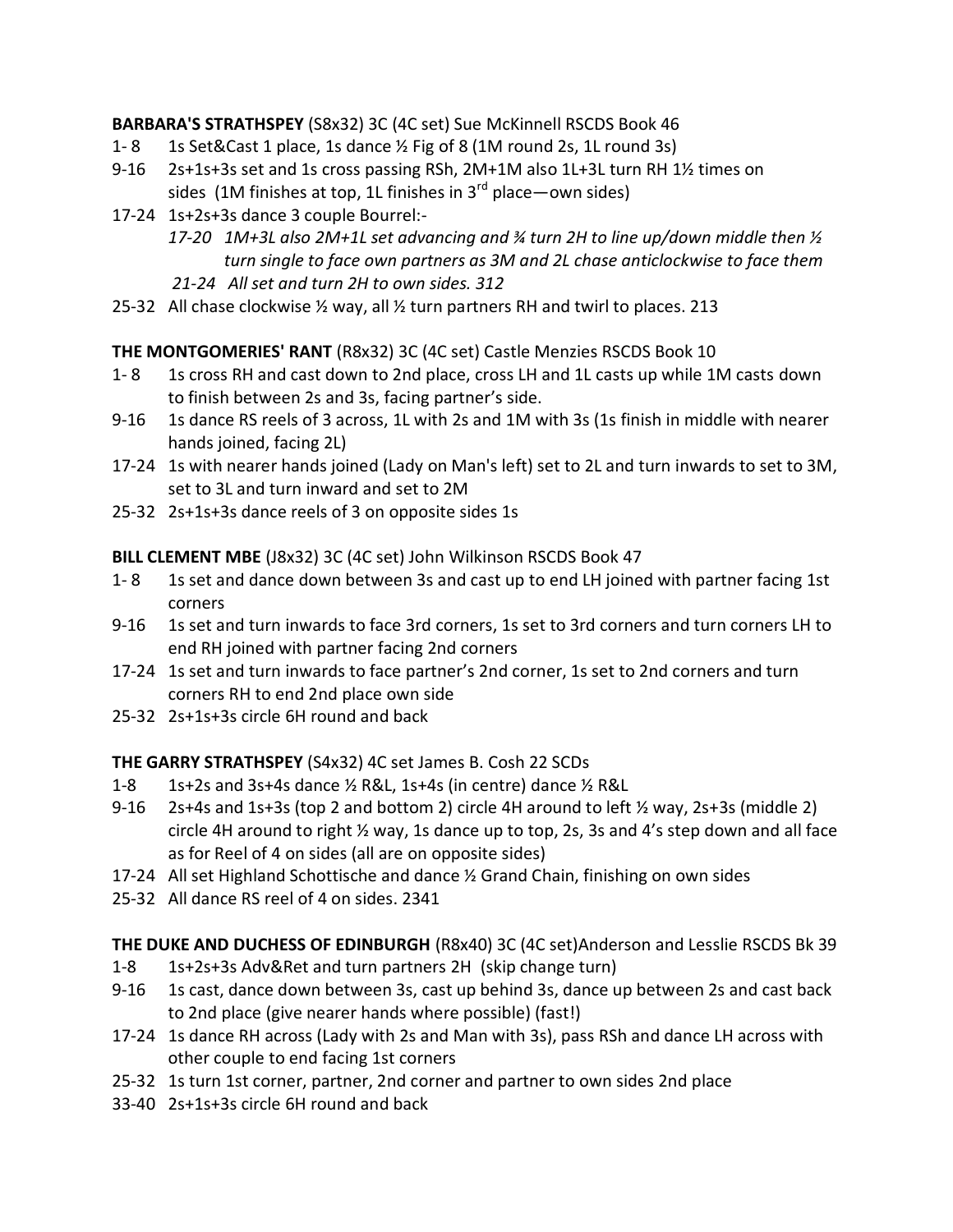**THE PIPER AND THE PENGUIN** (R88) Sq.Set Roy Goldring Scotia Suite

- 1- 8 Ladies dance RSh round their corners, dance RH across ending in centre
- 9-16 Ladies dance LSh round their partners, dance LH across and back to places
- 17-24 Men dance RSh round their partners, dance RH across ending in centre
- 25-32 Men dance LSh round corners, dance LH across and back to places
- 33-40 1s and 3s turn partners RH 1¼ times, Men followed by partners dance out between right hand side couples and back to places (1s through 4s and 3s through 2s)
- 41-48 1s+3s dance R&L
- 49-56 2s and 4s turn partners RH 1¼ times, Men followed by partners dance out between right hand side couples and back to places (2s through 1s and 4s through 3s)
- 57-64 2s+4s dance R&L
- 65-72 Ladies dance in turning right about to dance out, cast clockwise to opposite Lady's place
- 73-80 Men dance in turning left about to dance out, cast anticlockwise to opposite places
- 81-88 All turn partners RH 1¼ times into prom hold, Promenade anticlockwise 1/2 way round to original places

**COATS LAND** (J8x32) 3C (4C set) Roy Goldring Scotia Suite

- 1- 8 1s dance in and cast to 3rd place, 2s/3s step up, 2s+3s+1s set and  $\frac{1}{2}$  turn RH to face down in allemande hold
- 9-16 2s+3s+1s dance Allemande (down) to end 132 on opposite sides
- 17-24 1M followed by 3M+2M chase ½ way anticlockwise while 1L followed by 3L+2L chase ½ way clockwise (inside Men), 1s dance up to top and cast to 2nd places
- 25-32 1s dance RH across (Lady with 2s and Man with 3s) and pass RSh to dance LH across with other couple

**MONYMUSK** (S8x32) 3C (4C set) Preston RSCDS Book 11

- 1-8 1s turn RH and cast to 2nd place, turn 1¼ times LH to end 1L between 2s to face down 1M between 3s to face up
- 9-16 2s+1s+3s set twice 1s turning over RSh (bars 11-12) onto opposite sides and all set twice again on sides
- 17-24 2s+1s+3s circle 6H round and back
- 25-32 1s dance reels of 3 on sides giving RSh to person on their Right and 1s cross RH to places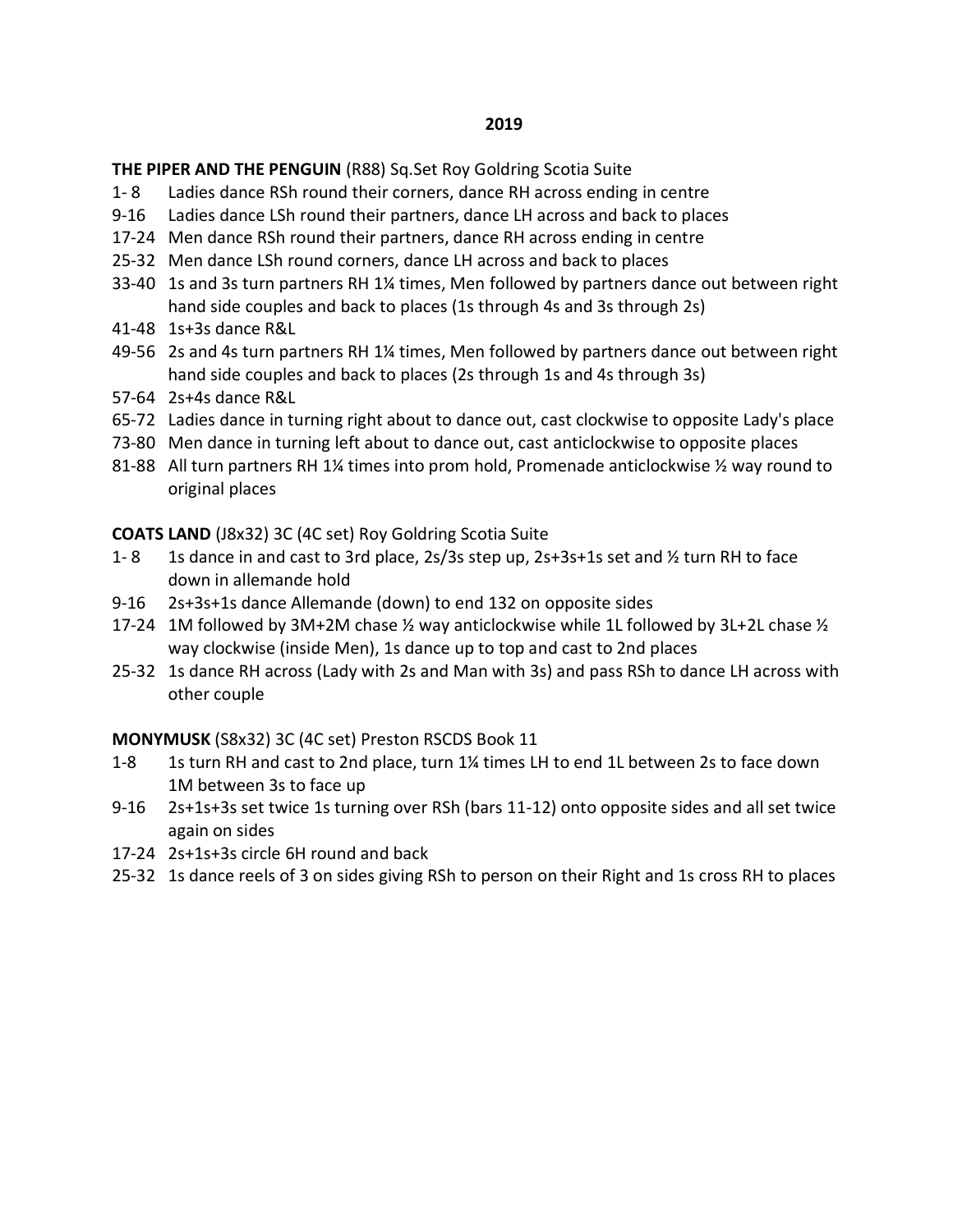**THE COUNTESS OF DUNMORE'S REEL** (R8x32) 3C (4C set) Deirdre MacCuish Bark RSCDS Bk 49

- 1-8 1s set, dance down below 3s, cast up to 2nd place and set advancing to face 1st corners (2s step up 3-4)
- 9-16 1s turn 1st corners RH, pass RSh, turn 2nd corners RH, pass RSh to 2nd place own side facing out (corners dance 4 bars)
- 17-24 Promenade (Chaperoned) Chain progression:-

 *17-18 1M casts up, 1L casts down as 2s+3s turn ¾ RH into line up/down set 19-22 1M+2L and 1L+3M, in prom hold dance clockwise to opposite end of line as 2M and 3L turn LH 1½ to change ends 23-24 1s dance clockwise to 2nd place own side as 3s+2s turn partners ¾ RH to own sides. All face clockwise. 312*

25-32 3s+1s+2s dance clockwise ½ way round set. All set, cross RH to own sides. 213

**COLLICHUR** (J8x32) 3C (4C set) Alexander Bowman RSCDS Book 30

- 1-8 1s Set & Cast 1 place, dance down below 3s and cast back to 2nd place
- 9-16 2s+1s dance R&L
- 17-24 1s dance reels of 3 across (1L with 2s and 1M with 3s) 1s end in centre facing Ladies' side, M1 dancing across set at end to be above his partner facing out
- 25-32 1s dance out between 2L+3L and cast (Man up and Lady down), dance Figs of 8 (1M round 2s and 1L round 3s) ending in 2nd places

**THE ROBERTSON RANT** (S80) Sq.Set Mrs Douglas Winchester RSCDS Book 39

- 1- 8 All circle 8H round and back
- 9-16 All Ladies dance RH across ½ way and turn opposite Man LH (Men dance into ladies' places), all Ladies dance ½ RH across and turn partner LH
- 17-24 1s+3s dance reel of 4 (Ladies start by passing LSh as Men set) , finish facing corners
- 25-32 All set Highland Schottische to corners, turn 2H twice
- 33-40 2s+4s dance reel of 4 with Ladies passing LSh, as men set, all finish facing corners
- 41-48 All set Highland Schottische to corners, turn 2H twice
- 49-56 All Ladies circle left to face partners (Ladies pull RS back to end B to B), set to and turn partners 2H
- 57-64 All Men circle right to face partners (Men pull LS back to end B to B), set to and turn partners 2H to places
- 65-72 All dance Grand Chain, 1 bar / hand, turning into allemande at end
- 73-80 All Allemande anticlockwise, finish with women B to B in centre.

# **WEST'S HORNPIPE** (R4x32) 4C set 5 Traditional SCDs 1965

- 1- 8 1s cross down and dance mirrorwise reels of 3 on opposite sides
- 9-16 1s cross down to dance mirrorwise reels of 3 on own sides
- 17-24 1s lead down the middle and back to top (1s end facing 2s diagonally)
- 25-32 1s set to 2s and dance down to 4th place, 4s+1s circle 4H round to left